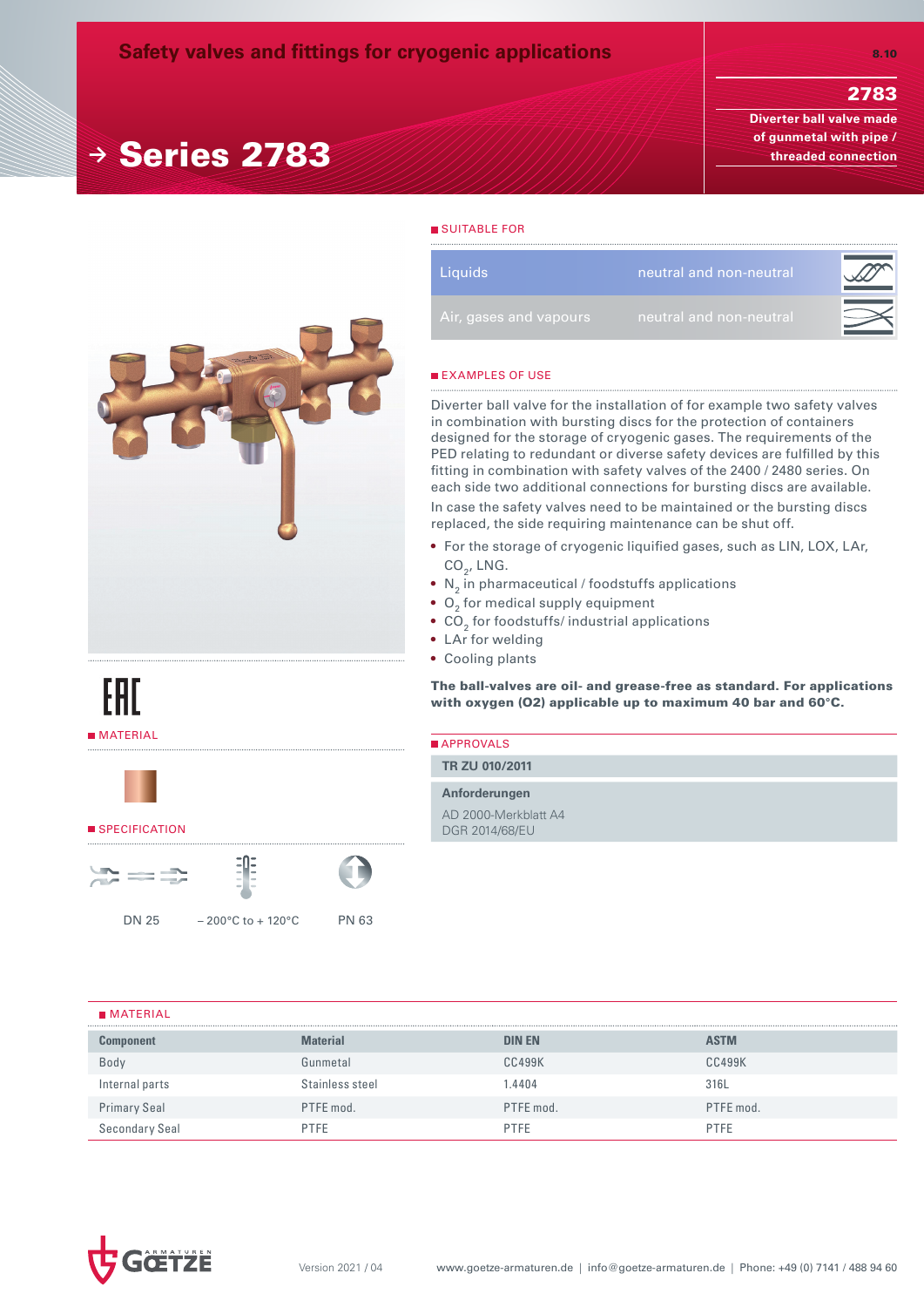|                | Series 2783■ BALL VERSION |  |
|----------------|---------------------------|--|
| B <sub>0</sub> | -Bore                     |  |
| <b>B02</b>     | -Bore                     |  |
|                |                           |  |

# MEDIUM

**GF** gaseous and liquid cryogenic liquified gases, vapours and liquids

#### **TYPE OF OPERATION**

**A01** cranked handle made of gunmetal

## AVAILABLE NOMINAL DIAMETERS AND CONNECTION SIZES

| <b>Nominal diameter DN</b> |                             | 20           |
|----------------------------|-----------------------------|--------------|
| Inlet                      |                             | M40x2 (DN25) |
|                            | $1/2$ " (15)                |              |
| utlet                      | $1/2$ " - $3/4$ " (15/20)   |              |
| $\bullet$                  | $1/2$ " NPT $(15)$          |              |
|                            | 1/2" NPT - 3/4" NPT (15/20) |              |

|                     | <b>TYPE OF CONNECTION INLET / OUTLET THREADED CONNECTIONS</b> |                                         |                             |
|---------------------|---------------------------------------------------------------|-----------------------------------------|-----------------------------|
| MET <sub>m</sub> /f | Standard                                                      | Male thread M40x2 / Female thread BSP-P | DIN 13-7 / DIN EN ISO 228-1 |
| METm / NPT-f        |                                                               | Male thread M40x2 / Female thread NPT-f | DIN 13-7 / ANSI B1.20.1     |

| SCREW OPTIONS INLET |                                     |                        |
|---------------------|-------------------------------------|------------------------|
| VSE <sub>1</sub>    | Screw connection with welding end   | <b>DIN EN ISO 1127</b> |
| VSE <sub>2</sub>    | Screw connection with welding end   | <b>ASTM A312 S10</b>   |
| VSE <sub>3</sub>    | Screw connection with welding end   | <b>ASTM A312 S40</b>   |
| VLM <sub>1</sub>    | Screw connection with solder nipple | <b>DIN EN ISO 1127</b> |
| VLM <sub>2</sub>    | Screw connection with solder nipple | <b>ASTM A312 S10</b>   |
| VLM <sub>3</sub>    | Screw connection with solder nipple | <b>ASTM A312 S40</b>   |
| VLM4                | Screw connection with solder nipple | <b>DIN FN 12449</b>    |

All screw fittings include a union nut M40x2.

| ■ DIMENSIONS AND ORDERING CODE FOR PIPE CONNECTIONS AT THE INLET                             |               |                     |
|----------------------------------------------------------------------------------------------|---------------|---------------------|
| <b>Nominal diamater</b>                                                                      | <b>DN</b>     | <b>20</b>           |
| Connection type for pipes according to DIN EN ISO 1127 - dimensions for welding end VSE1     | $OD \times e$ | $26.9 \times 2.0$   |
| Order code XX                                                                                |               | AH                  |
| Connection type for pipes according to ASTM A312 S10 – dimensions for welding end VSE2       | ODxe          | 33,40 x 2,77        |
| Order code XX                                                                                |               | AY                  |
| Connection type for pipes according to ASTM A312 S40 – dimensions for welding end VSE3       | $OD \times e$ | 33,40 x 3,38        |
| Order code XX                                                                                |               | AZ                  |
| Connection type for pipes according to DIN EN ISO 1127 - dimensions for soldering socket LM1 | $ID \times e$ | $26,90 \times 2,00$ |
| Order code XX                                                                                |               | AH                  |
| Connection type for pipes according to ASTM A312 S10 – dimensions for soldering socket LM2   | $ID \times e$ | 33,40 x 2,77        |
| Order code XX                                                                                |               | AY                  |
| Connection type for pipes according to ASTM A312 S40 - dimensions for soldering socket LM3   | $ID \times e$ | 33,40 x 3,38        |
| Order code XX                                                                                |               | AZ                  |
| Connection type for pipes according to DIN 12449 – dimensions for soldering socket LM4       | $ID \times e$ | $28,00 \times 1,50$ |
| Order code XX                                                                                |               | <b>BJ</b>           |

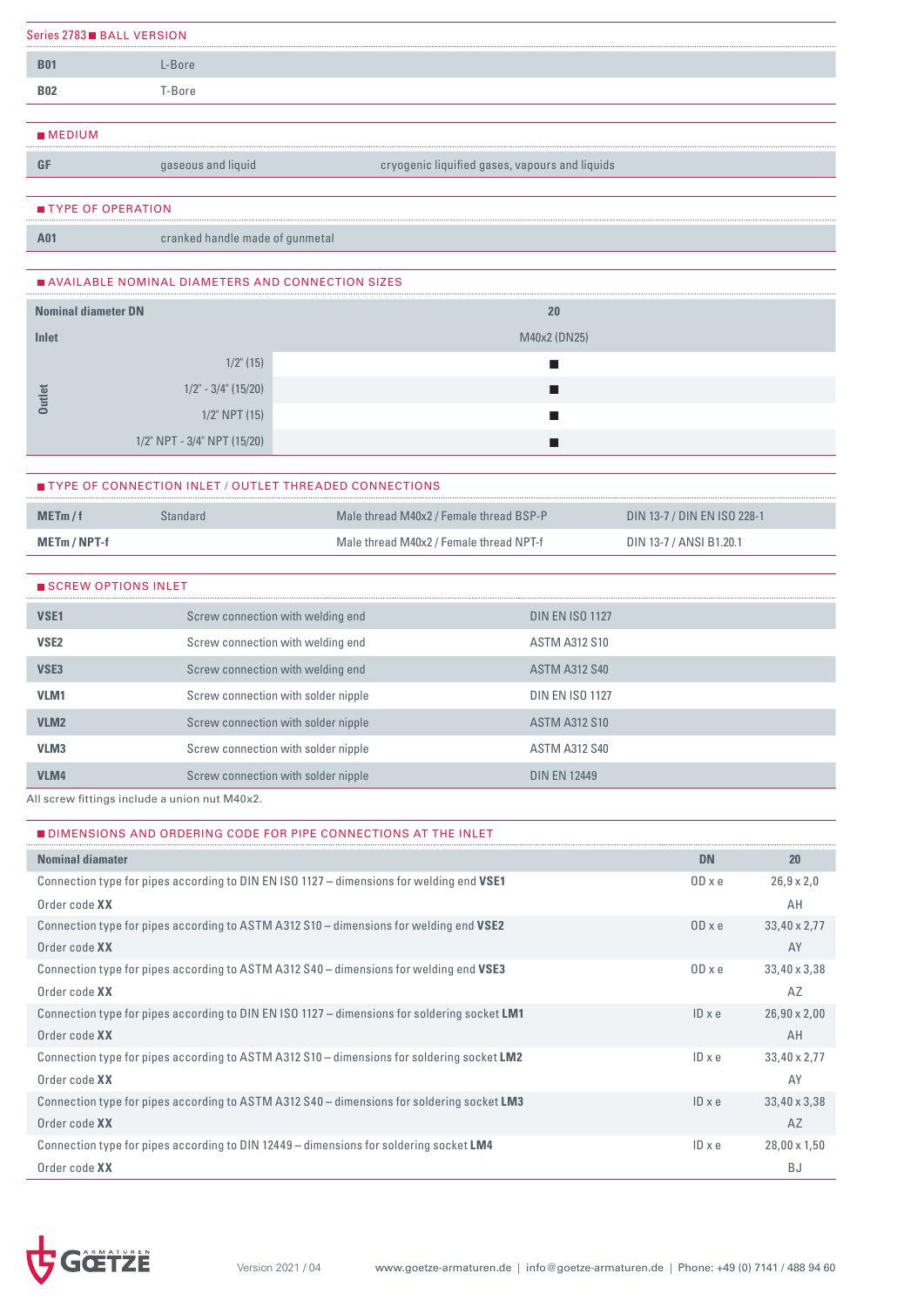| ■ NENNWEITEN, ANSCHLUSSE, EINBAUMASSE       |                 |              |                      |                  |                            |
|---------------------------------------------|-----------------|--------------|----------------------|------------------|----------------------------|
| <b>Baureihe 2783: Anschluss, Einbaumaße</b> |                 |              |                      |                  |                            |
| <b>Nominal diameter</b>                     | <b>DN</b>       | 20           | 20                   | 20               | 20                         |
| <b>Connection DIN 13-7</b>                  | Gi              | M40x2 (25)   | M40x2 (25)           | M40x2 (25)       | M40x2 (25)                 |
| <b>Outlet</b>                               | Got / Gob       | $1/2$ " (15) | $1/2$ "-3/4" (15/20) | $1/2$ " NPT (15) | 1/2" NPT -3/4" NPT (15/20) |
| <b>Installation dimensions</b>              | Cot             | 28           | 33                   | ÷,               |                            |
| in mm                                       | Cob             | 28           | 28                   | $\overline{a}$   |                            |
|                                             | T1              | 15           | 15                   | 15               | 15                         |
|                                             | T2/T3           | 15           | 15                   | 15               | 15                         |
|                                             | H1              | 41           | 41                   | 41               | 41                         |
|                                             | H2              | 72           | 72                   | 72               | 72                         |
|                                             | H3              | 94           | 94                   | 94               | 94                         |
|                                             | H4              | 128          | 128                  | 128              | 128                        |
|                                             | <b>B1</b>       | 31           | 31                   | 31               | 31                         |
|                                             | <b>B2</b>       | 50           | 50                   | 50               | 50                         |
|                                             | <b>B3</b>       | 52           | 52                   | 52               | 52                         |
|                                             | <b>B4</b>       | 62           | 62                   | 62               | 62                         |
|                                             | B5 <sup>1</sup> | 91           | 91                   | 91               | 91                         |
|                                             | L1              | 231          | 231                  | 231              | 231                        |
|                                             | L2              | 165          | 165                  | 165              | 165                        |
|                                             | L3              | 161          | 161                  | 161              | 161                        |
|                                             | L <sub>4</sub>  | 305          | 305                  | 305              | 305                        |
|                                             | SW <sub>1</sub> | $9\,$        | 9                    | 9                | $\boldsymbol{9}$           |
|                                             | SW <sub>2</sub> | 36           | 36                   | 36               | 36                         |
|                                             | K               | 30           | 30                   | 30               | 30                         |
|                                             | G4              | M10          | M10                  | M10              | M10                        |
|                                             | <b>T4</b>       | 10           | 10                   | 10               | 10                         |
|                                             | $\alpha$        | $18^{\circ}$ | $18^{\circ}$         | $18^{\circ}$     | $18^{\circ}$               |
| <b>Narrowest diameter</b>                   | d0              | 16           | 16/21,5              | 16               | 16/21,5                    |
| <b>Test port</b>                            | G1/4            | $1/4$ "      | $1/4$ "              | $1/4$ "          | $1/4$ "                    |
| Weight                                      | kg              | 6,2          | $6\,$                | 6,2              | 6,4                        |
| <b>Kvs-value</b>                            | $m^3/h$         | 6,9          | 6,9/12,2             | 6,9              | 6,9/12,2                   |

1 B5 is equivalent to option VSE2 AY. Other dimensions on request.

#### MAIN DIMENSIONS, INSTALLATION DIMENSIONS